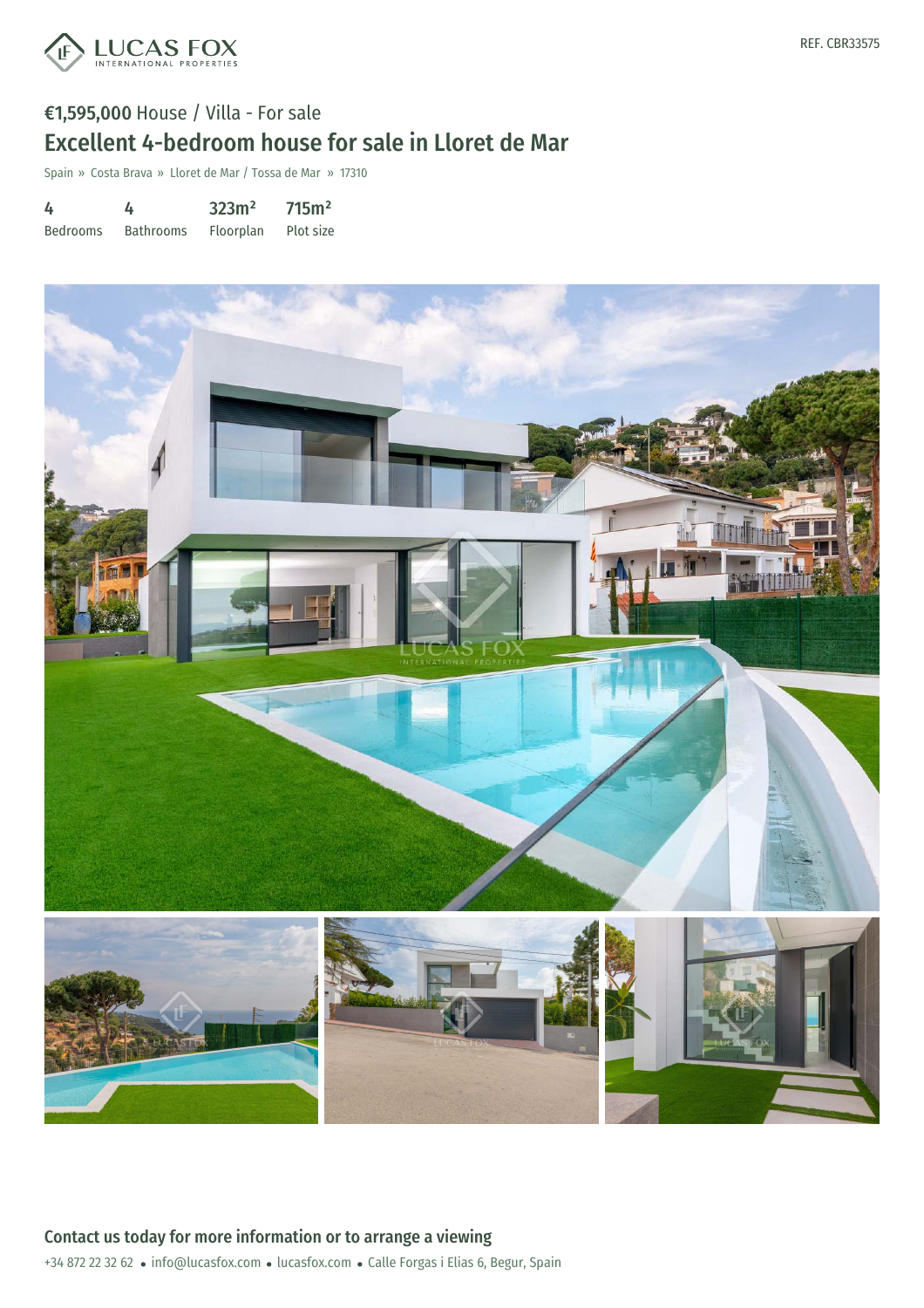

# €1,595,000 House / Villa - For sale Excellent 4-bedroom house for sale in Lloret de Mar

Spain » Costa Brava » Lloret de Mar / Tossa de Mar » 17310

| 4               | 4                | 323m <sup>2</sup> | 715m <sup>2</sup> |
|-----------------|------------------|-------------------|-------------------|
| <b>Bedrooms</b> | <b>Bathrooms</b> | Floorplan         | Plot size         |

### OVERVIEW

### Newly built minimalist style property for sale in Cala Canyelles.

This beautiful semi-detached property in Cala Canyelles enjoys pleasant sea views from all rooms.

As for its location, it is approximately 10 minutes' walk from the beach with its beautiful sand, port and restaurants and cafés, where you can enjoy delicious food and a privileged location.

The house has 3 well-planned floors. From the street, we access the main floor, where the hall gives way to the large living room with an open kitchen and direct access to the pool area, fully landscaped, with sea views.

On this same floor, at street level, there is also a bathroom, a guest bedroom and a garage with space for two cars, connected to the interior of the house.

The first floor offers 3 bright bedroom suites, with direct access to a terrace with fantastic sea views. In the basement, we find a large spa area, which occupies the entire floor, with a swimming pool and a dry sauna.

A wonderful new build villa with panoramic sea views, garden areas, infinity pool, quality materials, Santos brand kitchen and a great location near the beach.



### [lucasfox.com/go/cbr33575](https://www.lucasfox.com/go/cbr33575)

Sea views, Waterfront, Garden, Swimming pool, Terrace, Private garage, High ceilings, Marble flooring, Natural light, Parking, Underfloor heating, Air conditioning, Alarm, Balcony, Built-in wardrobes, Chill out area, Domotic system, Double glazing, Equipped Kitchen, Exterior, Heating, Near international schools, New build, Playground, Transport nearby, Views